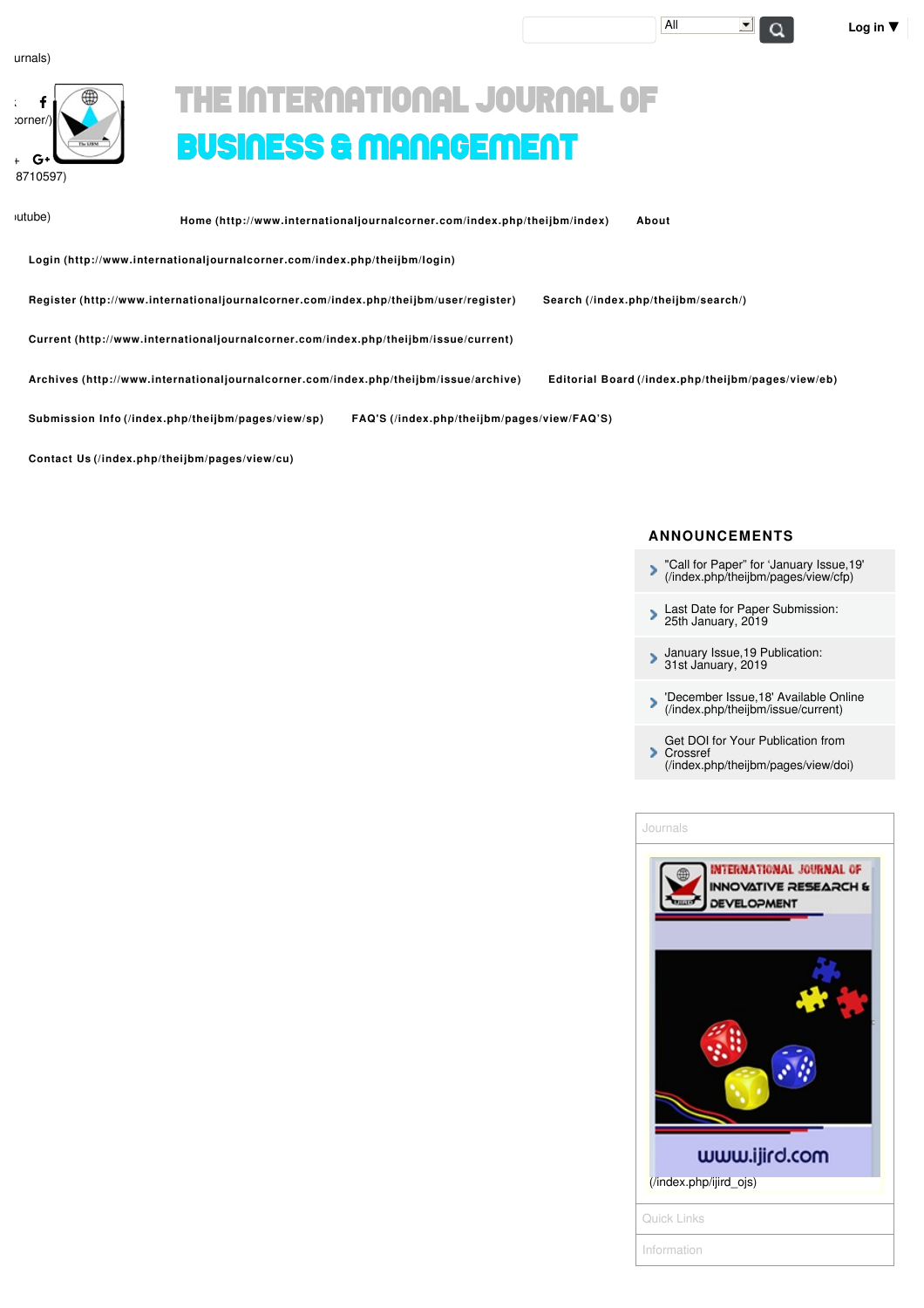#### **Total views : 12**

#### Analysis of Strategic Competency and Organization Performance: Evidence from Private Universities in Indonesia

Maya Malinda [\(http://www.internationaljournalcorner.com/index.php/theijbm/search/authors/view?](http://www.internationaljournalcorner.com/index.php/theijbm/search/authors/view?firstName=Maya&middleName=&lastName=Malinda&affiliation=&country=) firstName=Maya&middleName=&lastName=Malinda&affiliation=&country=) , Lina Anatan [\(http://www.internationaljournalcorner.com/index.php/theijbm/search/authors/view?](http://www.internationaljournalcorner.com/index.php/theijbm/search/authors/view?firstName=Lina&middleName=&lastName=Anatan&affiliation=&country=) firstName=Lina&middleName=&lastName=Anatan&affiliation=&country=) , Fanny Kristine [\(http://www.internationaljournalcorner.com/index.php/theijbm/search/authors/view?](http://www.internationaljournalcorner.com/index.php/theijbm/search/authors/view?firstName=Fanny&middleName=&lastName=Kristine&affiliation=&country=) firstName=Fanny&middleName=&lastName=Kristine&affiliation=&country=)

#### Abstract

*The competitive environment in education require private universities to be able to create competitive advantage to survive. In this circumstance, strategic competence development becomes important to improve organizational performance. Strategic competence represents the influence of organizational and individual characteristics that might impact organization's ability to recognize signals to identify organizational weaknesses that need to be changed. This study conducted to examine factors affecting organization's strategic competence, including organization service orientation, organizational learning, and external environment. Research also conducted to examine the influence of strategic competence on organizational performance at private universities in Indonesia. The research was involved 56 respondents from private universities in Indonesia. The results showed that among the three factors considered to influence strategic competence, namely service orientation, organizational learning, and external environment, only external environment has significant influence on strategic competence. The results also show that strategic competence has significant influence on organizational performance. The* results of this study are expected to give contribution to the development of strategic management literature and *practical contribution for decision makers as consideration to formulate appropriate strategies related to the development of strategic competence and the improvement of organizational performance.*

#### Full Text:

[\(http://www.internationaljournalcorner.com/index.php/theijbm/article/view/131346/90975\)](http://www.internationaljournalcorner.com/index.php/theijbm/article/view/131346/90975) | (PDF views: 7)

**Refbacks** There are currently no refbacks.



**Home [\(/index.php/theijbm/\)](http://www.internationaljournalcorner.com/index.php/theijbm/) ·**

**publication@theijbm.com**

#### **About the Journal**

'The International Journal of Business & Management' (ISSN 2321 8916) ascends a maiden flight across the globe as a monthly peer reviewed open access academic international iournal, distinctive of business & management study.

International Journal Corner © THE IJBM

**Faq [\(/index.php/theijbm/pages/view/FAQ'S\)](http://www.internationaljournalcorner.com/index.php/theijbm/pages/view/FAQ%E2%80%99S)**

**Editorial Board [\(/index.php/theijbm/pages/view/eb\)](http://www.internationaljournalcorner.com/index.php/theijbm/pages/view/eb) · Call For Paper [\(/index.php/theijbm/pages/view/cfp\)](http://www.internationaljournalcorner.com/index.php/theijbm/pages/view/cfp) ·**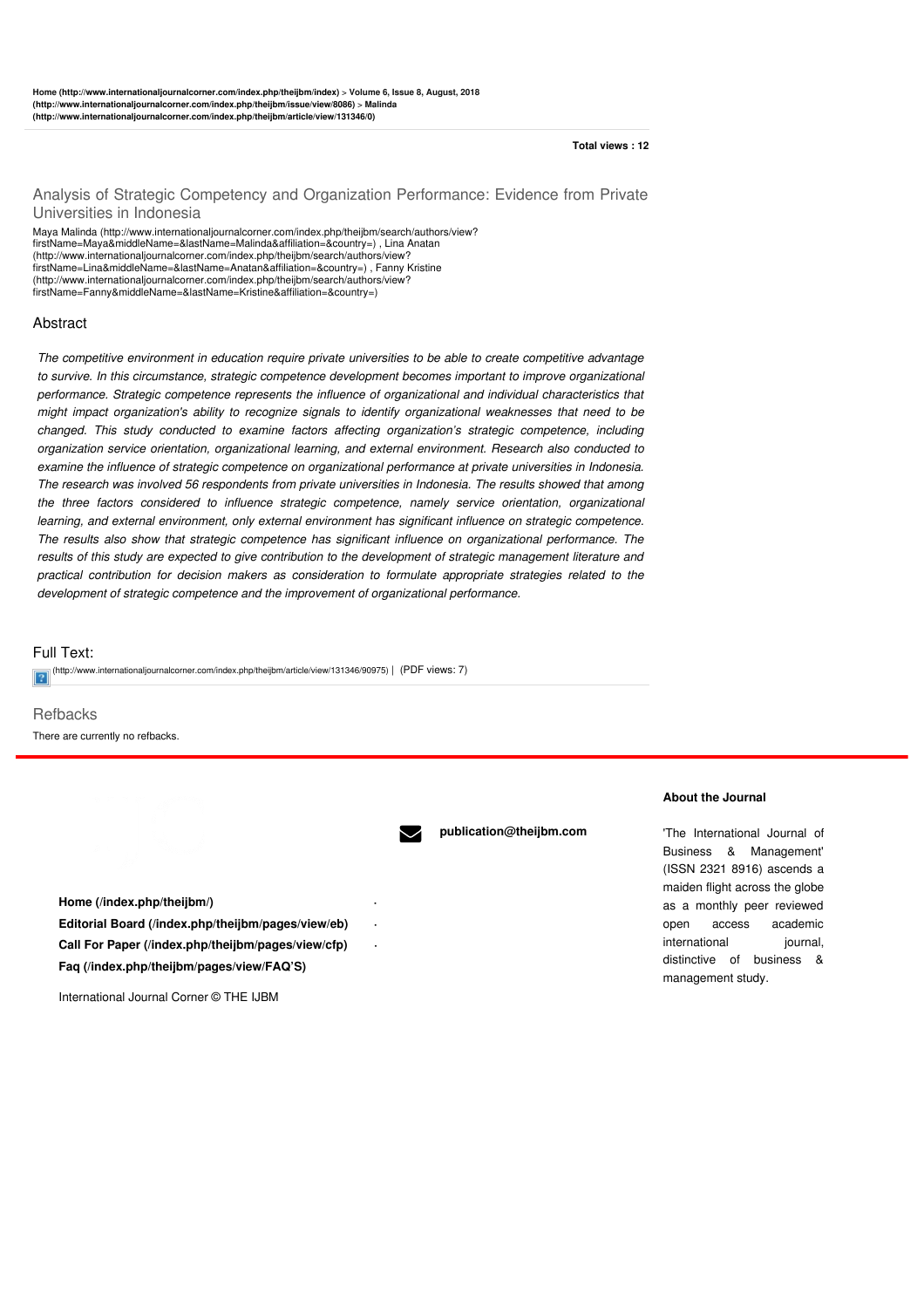## *THE INTERNATIONAL JOURNAL OF BUSINESS & MANAGEMENT*

## **Analysis of Strategic Competency and Organization Performance: Evidence from Private Universities in Indonesia**

## **Dr. Maya Malinda**

Associate Professor, Department of Management, Universitas Kristen Maranatha, Indonesia **Dr. Lina Anatan**

Lecturer, Department of Management, Universitas Kristen Maranatha, Indonesia **Fanny Kristine**

Lecturer, Department of Management, Universitas Kristen Marana, Indonesia

#### *Abstract:*

*The competitive environment in education require private universities to be able to create competitive advantage to survive. In this circumstance, strategic competence development becomes important to improve organizational performance. Strategic competence represents the influence of organizational and individual characteristics that might impact organization's ability to recognize signals to identify organizational weaknesses that need to be changed. This study conducted to examine factors affecting organization's strategic competence, including organization service orientation, organizational learning, and external environment. Research also conducted to examine the influence of strategic competence on organizational performance at private universities in Indonesia. The research was involved 56 respondents from private universities in Indonesia. The results showed that among the three factors considered to influence strategic competence, namely service orientation, organizational learning, and external environment, only external environment has significant influence on strategic competence. The results also show that strategic competence has significant influence on organizational performance. The results of this study are expected to give contribution to the development of strategic management literature and practical contribution for decision makers as consideration to formulate appropriate strategies related to the development of strategic competence and the improvement of organizational performance.* 

*Keywords: Strategic competence, organizational performance, competitive advantage*

### **1. Introduction**

The rapid growing competition for higher education demands education to start thinking and formulating the right competitive strategy in providing superior service to students and prospective students who are both current and potential customers. Both students and potential students have important role in maintaining organizational survival and improving its competitiveness. Interesting courses with a pledge of adequate facilities and services for students is becoming a prevalent phenomenon in today's higher education competition. On the other hand, both students and prospective students as customers have been able to think more rationally in determining the choice of courses and colleges that they selected. This can be explained that along with the development of information and communication technology, all information related to education activities, physical facilities, college reputation, and prospects offered after students complete the education level can be accessed openly. This condition requires universities to improve education quality and services as well as to provide the right choice for students and prospective students to continue higher education in selected universities.

In current education competitive environment, the reputation of a large university with length of operation is no longer considered as a source of competitive advantage, therefore it is necessary to extract resources of college competitive advantage from another perspective, one of which is by developing strategic competence to improve organizational performance so that the organization is able to compete in a very dynamic environmental condition. Strategic competence is defined as the ability to acquire, store, repeat, interpret and act on relevant information in order to survive in the long run, making it profitable for the organization (Sparrow & Hodgkinson, 2006).According to Grant (1996), competence represents the influence of organizational and individual characteristics that have an impact on the organization's ability to recognize signals that identify organizational weaknesses that need to be changed. To improve its efficiency, organizations need to have strategic competence and consistent in responding to the organization's environment. The development of organizational strategic competence is needed to improve organizational performance. Basically, organizational performance is a concept that difficult to understand explicitly because the concept of performance is usually understood implicitly. Organizational performance is a measurable outcome that is influenced by the abilities and desires of the organization. Koontz and Donnel (1993) argue that organizational performance is an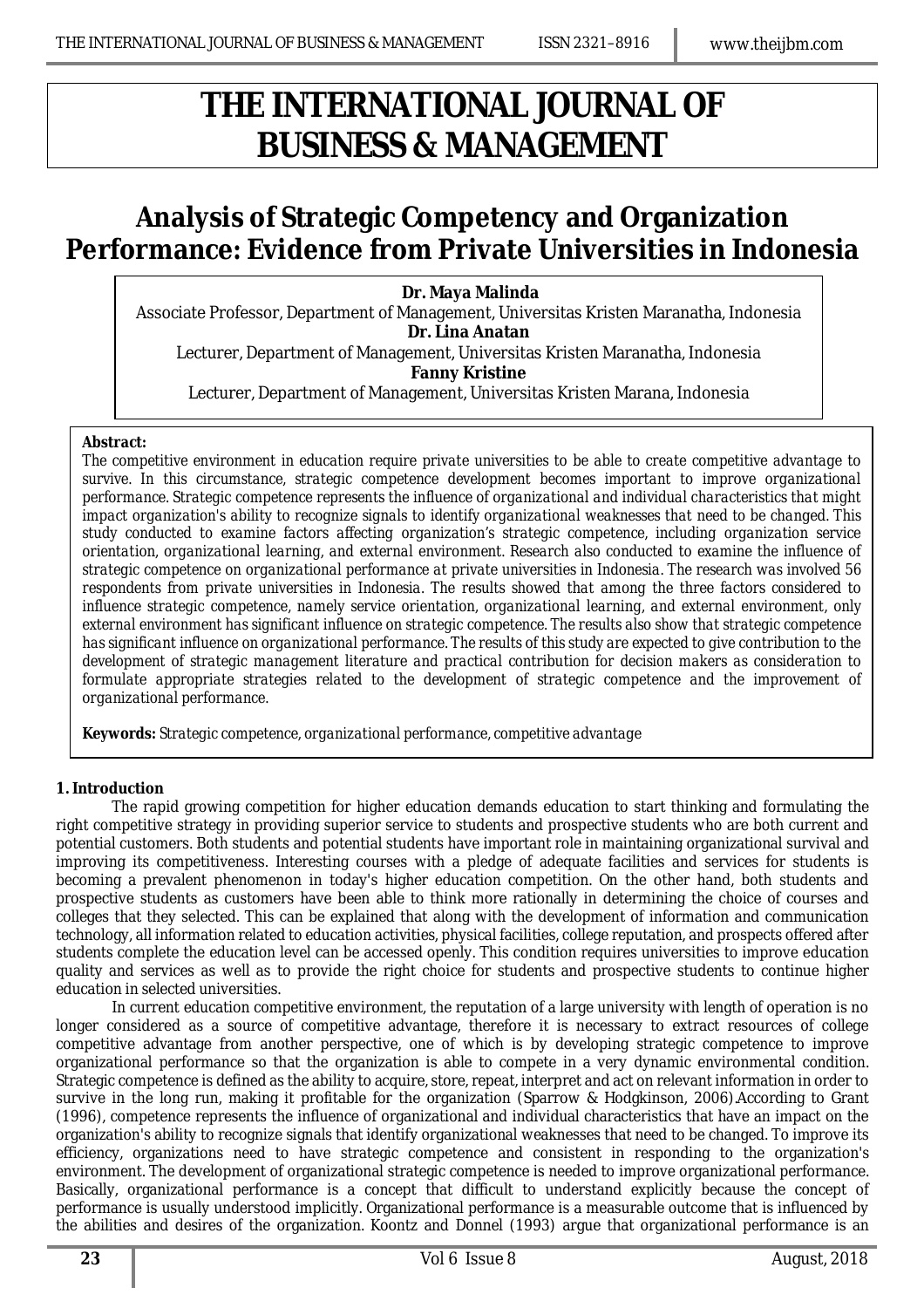organizational ability to achieve goals, such as high returns, product quality, increased market share, better financial performance, and survival over a period of time using appropriate strategies for action. Organizational performance is an indicator to measure achievement of goals and outcomes.

This study conducted to examine factors influence organizational strategic competence, such as the service orientation, organizational learning, and external environment. The variables are modified from the research conducted by Hidayat (2008) and Setiawati, Christiananta, and Ellitan (2017).Setiawati et al. (2017) argued that the concept of organizational culture is described as organization's ability to provide excellent service to consumers and as manifestation of organization's service orientation. The organization's service orientation seeks to see the quality of service as not only based on experience, but also based on consumer's perspective towards service (Mukherjee & Malhotra, 2006).

Wheelen and Hunger (2002) argue organizations that have the will to experiment and to learn from experiences will be more successful than non-learning organizations. Garvin (2000) as cited in Hidayat (2008) defines organizational learning as an organizational skill to create, acquire, interpret, transfer, and share knowledge that aims to modify behavior in describing new knowledge and insights.In the context of strategic management, organizational environment is defined on the basis of the organization's immediate or nearest environment and directly or indirectly affects the organization (Hitt, Ireland, &Hoskisson, 2001). According to Wheelen and Hunger (2000), organizational environment differentiated in the internal environment and the external environment. The internal environment is the structure, culture, and resources, while the external environment is the environment outside the organization as resource provider (Clark, Varadarajan, & Pride, 1994). The external environment also deals with uncertainty conditions that are difficult to forecast changes.

Research on the analysis of strategic competence and organizational performance is important because competition occurs in various industries, both manufacturing and services. In this condition, the organization needs to have the right strategy so that it can survive in the competition. Similarly, the world of education, particularly higher education also faces the challenge of increasingly competitive competition, so that higher education needs to focus on the development of competitive human resources and have the necessary capabilities in the world of work so as to achieve organizational competitive advantage. The organization's ability to achieve competitive advantage requires strategic competence that will ultimately affect organizational performance. This study was conducted to answer the following issues: 1). Does organization's service orientation have positive effect on strategic competence?2). Does organizational learning have positive effect on strategic competence? 3). Does external environment have positive effect on strategic competence? 4). Does strategic competence have positive effect on organizational performance?

#### **2. Literature Review**

### *2.1. Overview of Higher Education in Indonesia*

Improvement and management of organizational knowledge and learning is essential in today's global competitive environment. Competition is full of intensive competition, and rapid innovation. The emergence of a new era of knowledge in the early decades of the 1990s, characterized by the importance of new source of competitive advantage known as "new millennium resources." These new millennium resources covering all the assets, capabilities, organizational processes, attributes, information, and knowledge needed to improve organizational efficiency and effectiveness. In this era, resource values are highly dependent on information or knowledge possessed. Knowledge becomes a very important weapon to achieve sustainable competitive advantage. This era of knowledge is indicated by the increasing popularity of knowledge-based competition (Anatan, 2007).

In this knowledge-based era, the role of higher education as a producer of knowledge is very important. In its development, higher education has undergone a role transition from initially focusing on Tri Dharma Perguruan Tinggi which covers the field of teaching, research, and community service, become important role also as engine of economic growth (Gorranson, 2011 in Anatan, 2017). Under Law No. 12, 2012 Chapter 1 (2) it is clear that higher education is the level of post-secondary education which includes diploma, bachelor, master, doctorate, profession and specialist education conducted in cultural colleges in Indonesia (Setiawati et al., 2017).

Soehendro (1996) as cited in Setiawati et al. (2017) argued that the basic foundations of universities in Indonesia consist of four functions. These functions include: 1) Universities as tool for producing labor, which has specific qualifications and productive functions in society. 2) Universities as a tool to educate and train concepts and researchers, 3) Universities as tool to implement the learning process in an efficient, effective, and productive way, 4) Universities as tool to achieve better quality of life for the community. Therefore, universities need to focus on the implementation of strategic approaches and strategic processes.

### *2.2. Hypotheses Development*

This study conducted to examine the factors influencing strategic competence, include service orientation, organizational learning, and external environment. This study also investigates the influence of strategic competence on organizational performance.Setiawati et al. (2017) argues that the discussion about service quality from the perspective of consumers is still very limited. The majority of research on service quality takes into account the service experience factors received by consumers (Mukherjee & Malhotra, 2006). The orientation of organizational service tries to see service quality not only based on experience but also from customer's perspective on service which is manifested in the form of employee's behavior and attitude which has direct influence on the service quality process given. According to Lyles et al., (1998) quoted in Setiawati et al. (2017) the organizational service orientation consists of four service areas including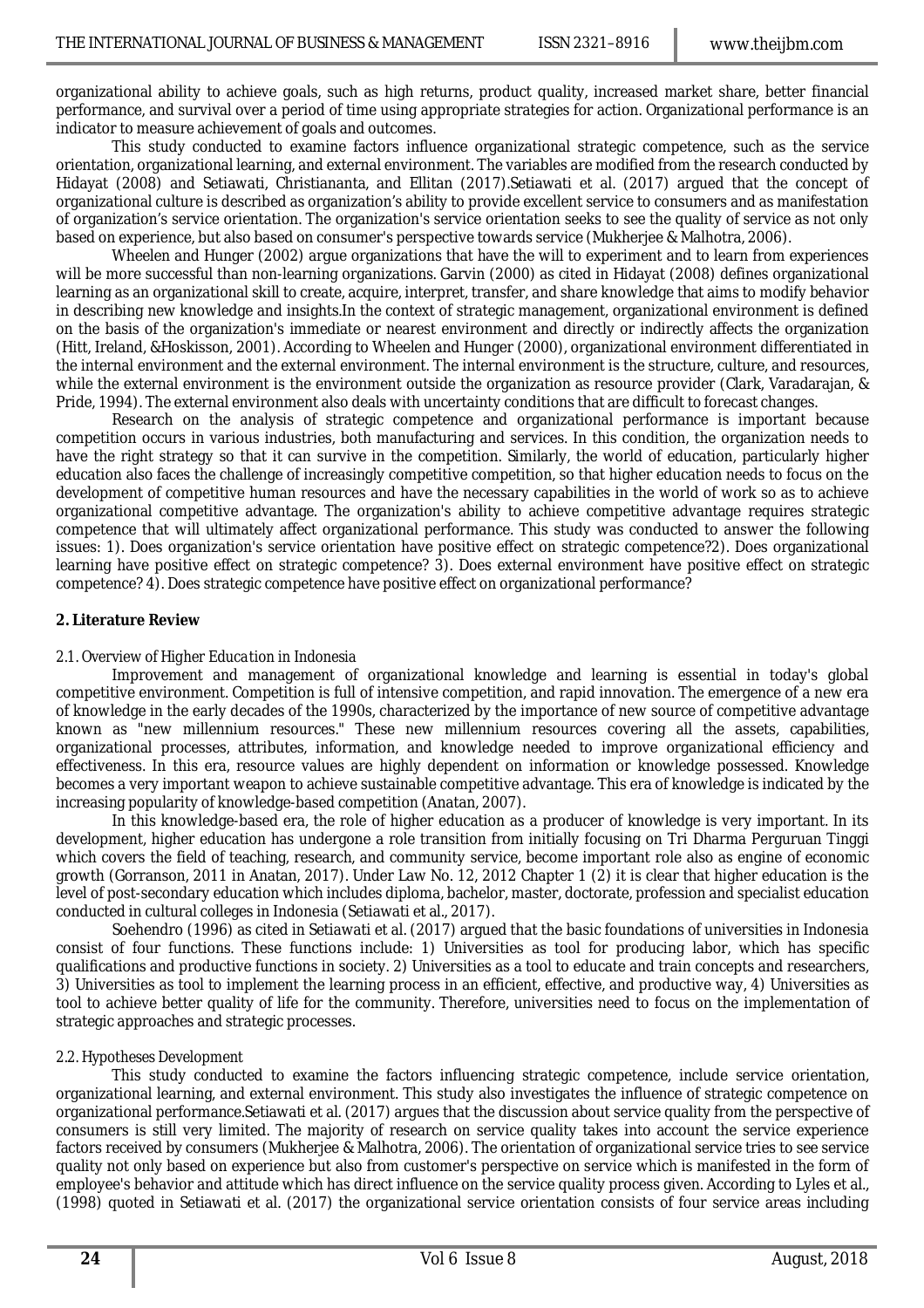leadership service practices, meeting service practices, service system practices, and human resource management practices.

Previous empirical studies suggested that customers will be satisfied if employees have a good relationship with consumers and have an authority to meet consumer needs (Lyles et al., 1998 cited in Setiawati et al., 2017). Employees need to be empowered in decision-making. All services provided by the organization to its customers come from systems within the organization. The organization's ability to produce external service quality is directly related to internal service quality issues. These issues are studied in terms of employee attitudes, personality, beliefs, and behaviors. Recruitment, training, and reward service orientation have direct and positive influence on strategic competence. Wahner and James (1994) explain that accurate service quality strategy is an important factor affecting competitive advantage if it planned and implemented well, therefore this research hypothesized as follows:

H1: Service orientation positively influences strategic competence.

Garvin (2000) as cited in Hidayat (2008) defines organizational learning as an organizational skill to create, acquire, interpret, transfer, and share knowledge aimed at modifying behavior to describe new knowledge and insights. According to Prahalad and Hamel (1990), to be a successful organization in a dynamic and competitive environment, an organization should be able to learn, at least at the same level as environmental changes and competitors to maintain its own strategic competence. The learning process must have a positive impact on performance so that the organization can learn more quickly to recognize the environmental changes that occur and can achieve competitive advantage, so it can be concluded that organizational learning has a positive effect on the strategic competence of the organization (Wang & Lo, 2003). Based on the previous study findings, this study developed the following hypothesis:

H2. Organizational learning has a positive effect on strategic competence.

Hidayat (2008) argued that the influence of organization external environment can be explained through theories such as population ecology theory and contingency theory. Population ecology theory explains that organizational survival and success is determined by the characteristics in which the organization is located, affecting strategic competence and organizational performance (Wiklund, 1999 cited in Hidayat, 2008). Contingency theory explains how strategic planning can meet environment demand, if alignment between strategy and environment is not achieved, it will negatively impact on the organization's competitive advantage. Existing empirical evidence suggests that organizations that successfully align strategy with the environment have better performance and competitive advantage compared to other organizations (Elenkov, 1997 cited in 2008), therefore this study hypothesized as follows:

H3. The external environment has a positive effect on strategic competence.

#### **3. Research Method**

#### *3.1. Sample and Data Collection*

The population in this study is all private universities in Indonesia, while the sample research used in this study is private university with A and B accreditation. Data collected from the head of programsat private universities in Indonesia through purposing sampling method. This research uses secondary and primary data collected done at one time by using many respondents. In obtaining primary data, survey research was conducted by distributing research questionnaires to the head of programs at private universities in Indonesia through mail survey.

#### *3.2. Variable and Measurement*

Organizational service orientation sees service quality as not only based on experience, but also from the consumer's perspective on service (Mukherjee & Malhotra, 2006). Five items of service orientation measurement consist of reliability, assurance, tangibles, empathy, and responsiveness. Organizational learning related to organization's expertise in creating, acquiring, interpreting, transferring, and sharing knowledge that aims to modify the behavior of its members to develop new knowledge and insight (Garvin, 2000). Six item of organizational learning measurements include thinking systems, mentality, personal skills, teamwork, shared vision, dialogue are adapted from Marquardt(1996). External environment is the environment that is outside the organization and needs to be analyzed to determine opportunities and threats faced by the organization. Five items of external environment measurements consist of government regulations, market dynamism, business competition, business costs, and political conditions (Masood et al., 2000 cited in Hidayat, 2008). Strategic competence related to the ability of companies to exploit different resources by using various organizational processes to achieve the desired results (Oliver, 1997). It consists of four items of measurement, competence quality, competency scarcity, level of difficulty to mimic, level of expertise of lecturer(Barney, 1991; Oliver, 1997). Organizational performance is a process or assessment system regarding the implementation of the work ability of an organization based on certain standards (Dill, 1996 quoted in Hidayat, 2008). Five items of organizational performance measurements include teaching quality, number of studies, research publications, graduate work readiness, and number of students (Dill, 1996 as quoted in Hidayat, 2008).

### **4. Findings**

### *4.1. Data Collection*

Data collection from respondent targets was conducted from the beginning of February 2018 until mid of July 2018 through mail survey. Data collected from the head of program or the dean of the faculty from private universities in Indonesia. Questionnaires were sent to 200 prospective respondents with a 28% return rate or 56 questionnaires. The 56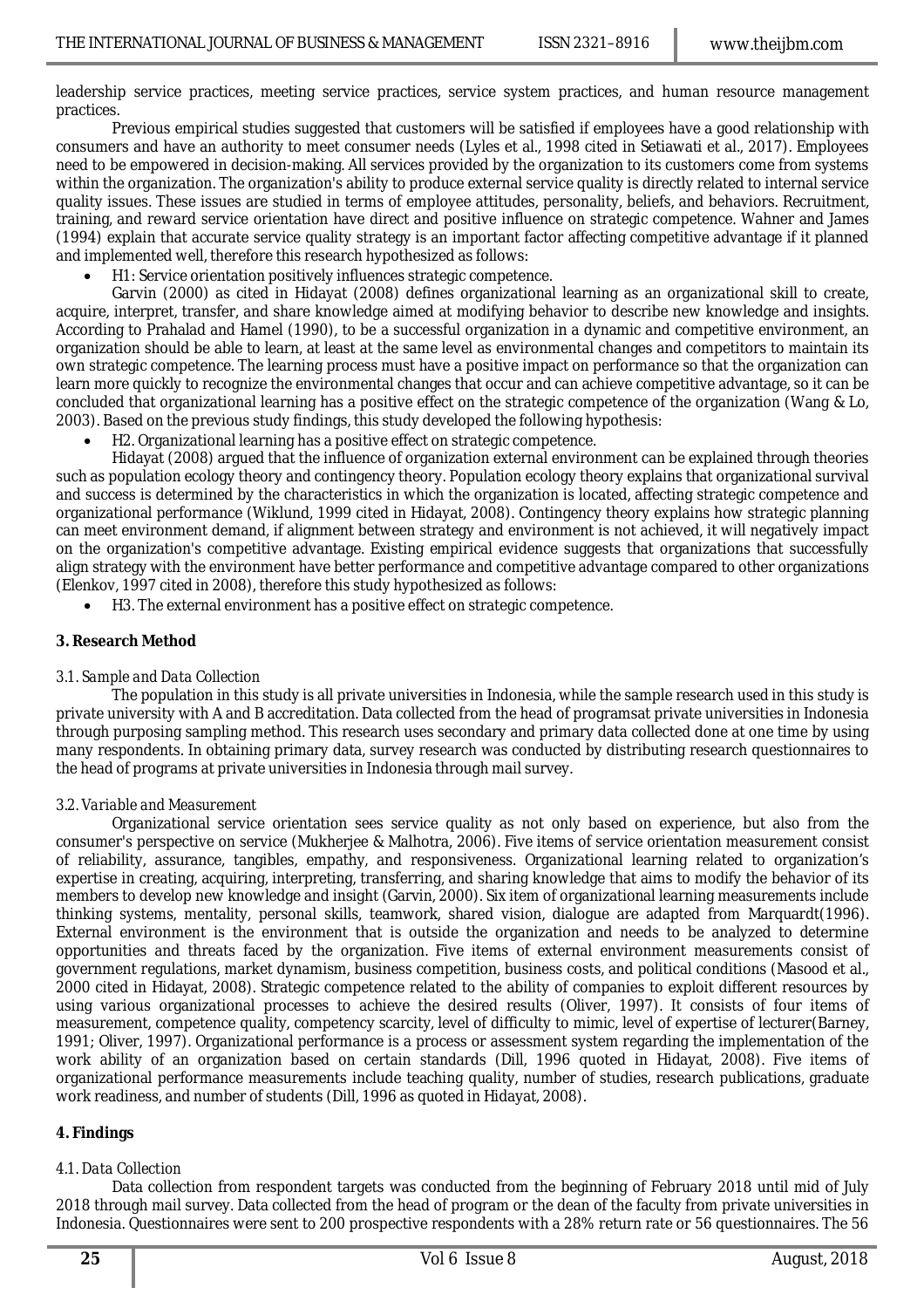respondents have structural positions as deans (1 person), vice deans (2 persons), heads of study programs (42 persons), and secretaries of study program (11 persons) from various universities in Indonesia.

### *4.2. Validity and Reliability Testing*

The result of the validity and reliability test of the instruments are presented in Table 1. Based on the results of validity testing shows there are two items of the questionnaire that must be issued with the value of homogeneity items ranged from 0.446-0.935. Reliability test results show Cronbach Alpha value ranges from 0.593-0.938.

| <b>Variables</b>            | Number of    | <b>Items</b>    | Cronbach | <b>Items</b> |
|-----------------------------|--------------|-----------------|----------|--------------|
|                             | <b>Items</b> | <b>Excluded</b> | Alpha    | Homogeneity  |
| Service Orientation         |              |                 | 0.938    | 0.843-0.935  |
| Organizational Learning     |              |                 | 0.920    | 0.798-0.880  |
| <b>External Environment</b> |              |                 | 0.593    | 0.446-0.693  |
| <b>Strategic Competence</b> |              |                 | 0.666    | 0.655-0.770  |
| Organizational Performance  |              |                 | 0.776    | 0.500-0.890  |

*Table 1: Validity and Reliability Testing Source: Data Processed*

#### *4.3. Descriptive Statistics*

The average of respondents' answers to each of the variables in this study is shown in Table 2. The average of respondents' answers regarding the variables in the study which include service orientation, organizational learning, organizational environment, strategic competence, and organizational performance is relatively high ranging from 5.0000- 5.8107.

|                                 | <b>Mean</b> | <b>Std. Deviation</b> |  |  |  |
|---------------------------------|-------------|-----------------------|--|--|--|
| Service Orientation             | 5.8107      | .79947                |  |  |  |
| Organizational Learning         | 5.7262      | .79100                |  |  |  |
| <b>External Environment</b>     | 5.1679      | .65480                |  |  |  |
| <b>Strategic Competence</b>     | 5.2946      | .75695                |  |  |  |
| Organizational Performance      | 5.0000      | .91929                |  |  |  |
| Tabel 2: Descriptive Statistics |             |                       |  |  |  |

*Source: Data Processed*

### *4.4. Correlations between Variables*

The result of correlation between variables in this study that includes service orientation, organizational learning, organizational environment, strategic competence, and organizational performance are shown in Table 3.

|                     | <b>SO</b> | <b>OL</b> | EE       | <b>SC</b>   | <b>OP</b> |
|---------------------|-----------|-----------|----------|-------------|-----------|
| Pearson Correlation |           | .768**    | $.440**$ | .439**      | .553**    |
| Sig. (2-tailed)     |           | .000      | .001     | .001        | .000      |
| N                   | 56        | 56        | 56       | 56          | 56        |
| Pearson Correlation | .768**    | 1         | .509**   | $.524**$    | $.635**$  |
| Sig. (2-tailed)     | .000      |           | .000     | .000        | .000      |
| N                   | 56        | 56        | 56       | 56          | 56        |
| Pearson Correlation | $.440**$  | $.509**$  | 1        | $.469**$    | .501**    |
| Sig. (2-tailed)     | .001      | .000      |          | .000        | .000      |
| N                   | 56        | 56        | 56       | 56          | 56        |
| Pearson Correlation | $.439**$  | $.524**$  | $.469**$ | 1           | $.540**$  |
| Sig. (2-tailed)     | .001      | .000      | .000     |             | .000      |
| N                   | 56        | 56        | 56       | 56          | 56        |
| Pearson Correlation | .553**    | $.635**$  | $.501**$ | $.540**$    | 1         |
| Sig. (2-tailed)     | .000      | .000      | .000     | .000        |           |
| N                   | 56        | 56        | 56       | 56          | 56        |
|                     | $-1122$   |           | $\cdots$ | .<br>$\sim$ | $\cdots$  |

*Tabel 3: Correlations between Variables Correlations Source: Data Processed \*\*. Correlation Is Significant at the 0.01 Level (2-Tailed)*

#### *4.5. Hypotheses Testing*

Table 4. Shows the results of hypothesis testing and all deviations from classical assumptions such as normality, homoscedasticity, multi-collinearity and autocorrelation have been tested. From the partial model test results, it can be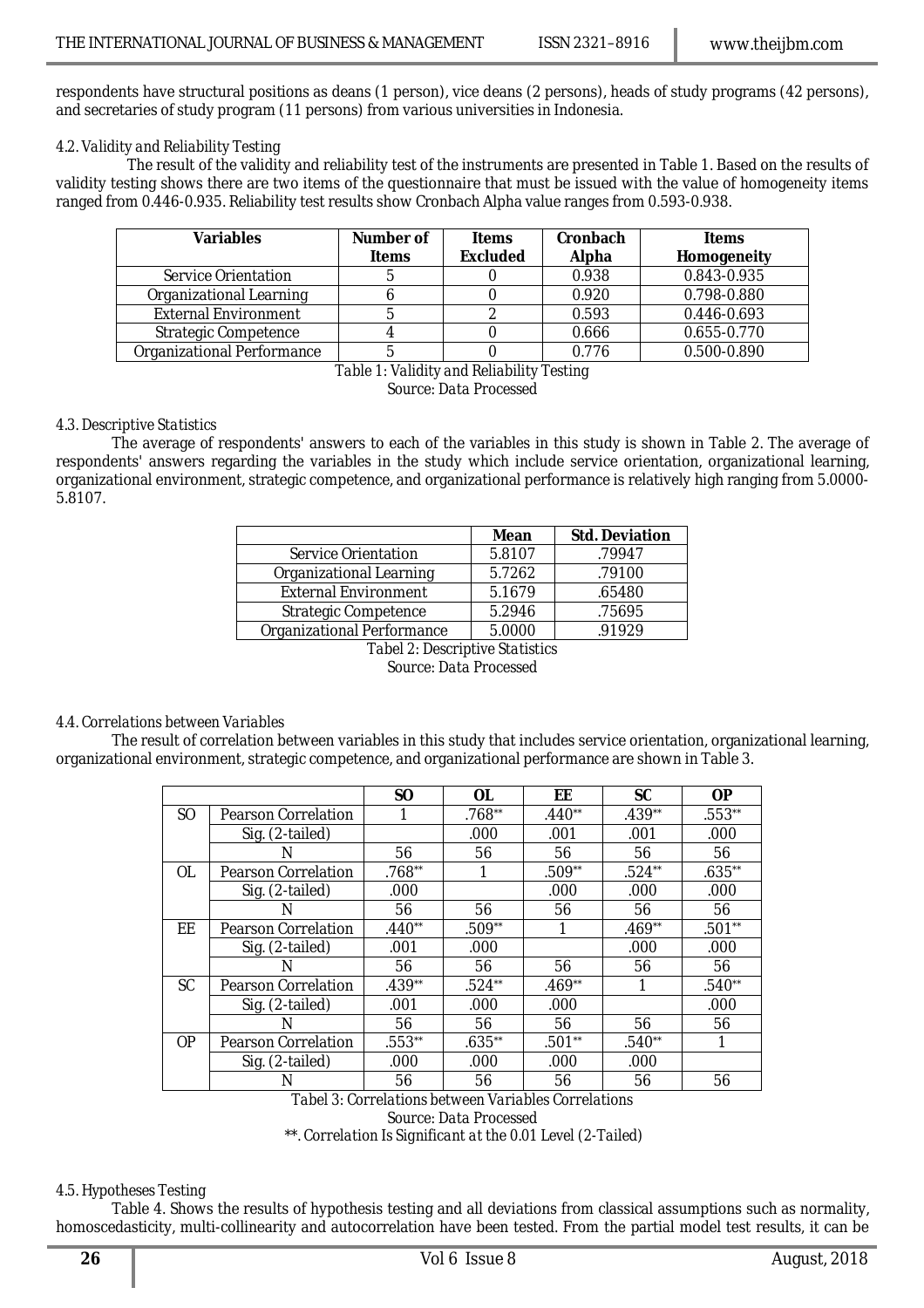concluded that the service orientation and organizational learning does not have significant influence on strategic competence (significance value .383 and .104), so that the first and second hypothesis is not supported, while the third hypothesis is supported show that the external environment has a significant influence on strategic competence (significance value 0.005).

| <b>Model</b>   | Stand. <sub>B</sub> | <b>Stand, Error</b> |       | Sig  |        | Sig  | R <sup>2</sup> |
|----------------|---------------------|---------------------|-------|------|--------|------|----------------|
| Constant       | .377                | 714                 | 1.928 | .059 |        |      |                |
| 0P             | .151                | .162                | .879  | .383 |        |      |                |
| P <sub>O</sub> | .295                |                     | 1.653 | .104 | 10.726 | .000 | .347           |
|                | .344                | .100                | 2.459 | .005 |        |      |                |

*Table 4. Results of the First, Second, and Third Hypotheses Source: Data Processed*

Table 5. shows the results of the fourth hypothesis testing that examines the effect of strategic competence on organizational performance. The result of hypothesis testing shows that strategic competence has significant influence on organizational performance with significance value 0.000, so that the fourth hypothesis is supported.

| Model    | Stand.ß         | Stand, Error                    |        | $\mathcal{L}$ in |
|----------|-----------------|---------------------------------|--------|------------------|
| Constant | 1.531           | 144                             | 2.057  | 045.             |
| ΚS       | .540            | 139                             | 4. 709 | 000.             |
|          | — <i>11</i> — n | $\cdots$ $\cdots$ $\cdots$<br>. | . .    |                  |

*Table 5: Result of the Fourth Hypothesis Source: Data Processed*

The concept of service orientation is the development of a classical approach to quality management such as the concept of total quality management (TQM) which generally focuses only on the internal quality of organization. While the service orientation emphasizes not only on the excellent service to the people who are in the organization, but also the excellent service to the consumers. Previous studies have shown that service orientation has a significant positive effect on organizational strategic competence (Homburg et al., 2002; Walker (2007; Lytle & Timmerman, 2006 as cited in Setiawati et al., 2017).

Organizational learning refers to an internal dynamic process of an organization that aims to create organizational knowledge and integrate organizational capabilities. In the context of learning, this activity focuses on organizational efforts to create knowledge, to improve knowledge acquisition process and to disseminate knowledge that involves individuals, groups, participants and other networks. Previous empirical studies proved that organizational learning has a significant influence on strategic competence (Wang & Lo, 2003; Škerlavaj&Dimovski, 2006).

This study shows different results from previous studies that neither service orientation nor organizational learning has significant effect on strategic competence. The results of the study that do not support the two hypotheses can be explained that there are a lot of private universities in Indonesia are still struggling to survive by depending on one of their stakeholders who play an important role in maintaining the university's survival, one of them is students. This has resulted in private universities having to work hard to attract prospective students to join their institutions. These conditions resulted in efforts to develop capabilities and competencies of internal resources in the form of organizational learning and service orientation (especially internal services) is still neglected. The results show that only the external environment has a significant influence on strategic competence given the external environment of both competitors, government regulation, and the dynamics of the external environment has an important role in the development of strategic competence of the organization. The results also show that strategic competence has a significant positive effect on organizational performance.

### **5. Conclusion**

Based on the findings, several things that can be underlined include: 1) The results showed that both service orientation and organizational learning did not have significant influence on strategic competence, so the two hypotheses are not supported. This condition can be explained by the reality in Indonesia that it cannot be denied that not a few private universities in Indonesia still have to struggle to survive in the increasingly tight educational world competition by putting forward the efforts to attract prospective students to join the institution, so that the effort the development of internal resources capability and competence in the form of organizational learning and service orientation is still neglected. 2) The results also show that only the external environment has significant influence on strategic competence. It can be explained that the external environment from competitors, government regulation, and the dynamics of the external environment has important role in the development of strategic competence of the organization. 3) The results also show that strategic competence has a significant positive influence on organizational performance.

Researchers acknowledge there are still a number of limitations in this study which resulted in the insufficient research results obtained. First, the number of respondents involved is still considered too small. The model and the results of the research are not yet generaliz able due to the large number of private university population in Indonesia. Secondly, researcher only use the perception of study program and or faculty leader in answering the questions of the questionnaire, therefore it cannot be detected whether other fields that directly related to the development of strategic competence and organizational performance have the same perception to the issue studied in this research.